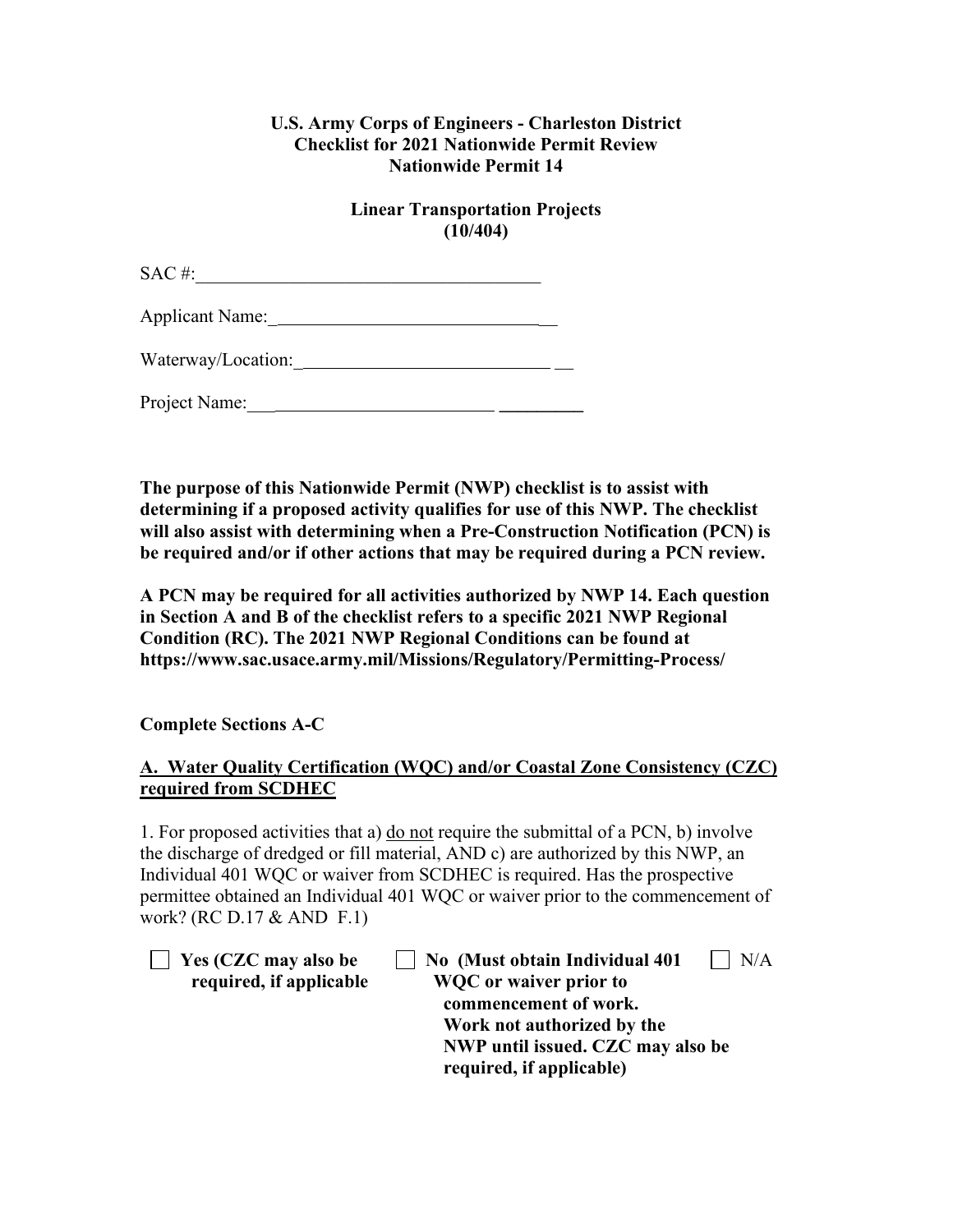2. For proposed activities that a) do not require the submittal of a PCN AND b) are located in the Coastal Plain of South Carolina, an Individual CZC determination or presumed concurrence is required from SCDHEC. Has the prospective permittee obtained an Individual CZC determination or presumed concurrence prior to the commencement of work? (RC D.17 & AND F.2)

| Yes (WQC may also be     | No (Must obtain Individual CZC | N/A |
|--------------------------|--------------------------------|-----|
| required, if applicable) | determination or presumed      |     |
|                          | concurrence prior to           |     |
|                          | commencement of work.          |     |
|                          | Work not authorized by the     |     |
|                          | NWP until issued. WQC may be   |     |
|                          | required, if applicable)       |     |

3. For proposed activities that a) require the submittal of a PCN AND b) involve the discharge of dredged or fill material, an Individual 401 WQC or waiver from SCDHEC is required. Has the prospective permittee obtained an Individual 401 WQC or waiver? (RC D.17 & AND F.1)

| $\vert$ Yes (CZC may also be | No (Must obtain Individual 401      | $\vert$ $\vert$ N/A |
|------------------------------|-------------------------------------|---------------------|
| required, if applicable.     | WQC or waiver prior to              |                     |
|                              | Corps verification of NWP.          |                     |
|                              | CZC may be required, if applicable) |                     |

4. For proposed activities that a) require the submittal of a PCN AND b) are located in the Coastal Plain of South Carolina, an Individual CZC determination or presumed concurrence is required from SCDHEC. Has the prospective permittee obtained an Individual CZC determination or presumed concurrence? (RC D.17 & AND F.2)

|                                | $\Box$ Yes (If WQC was issued or $\Box$ No (If WQC was issued or waived $\Box$ N/A |
|--------------------------------|------------------------------------------------------------------------------------|
| waived, if required, Corps can | if required, Corps can issue provisional                                           |
| verify NWP)                    | verification. The Individual CZC                                                   |
|                                | determination or presumed                                                          |
|                                | concurrence is required prior                                                      |
|                                | to commencement of work)                                                           |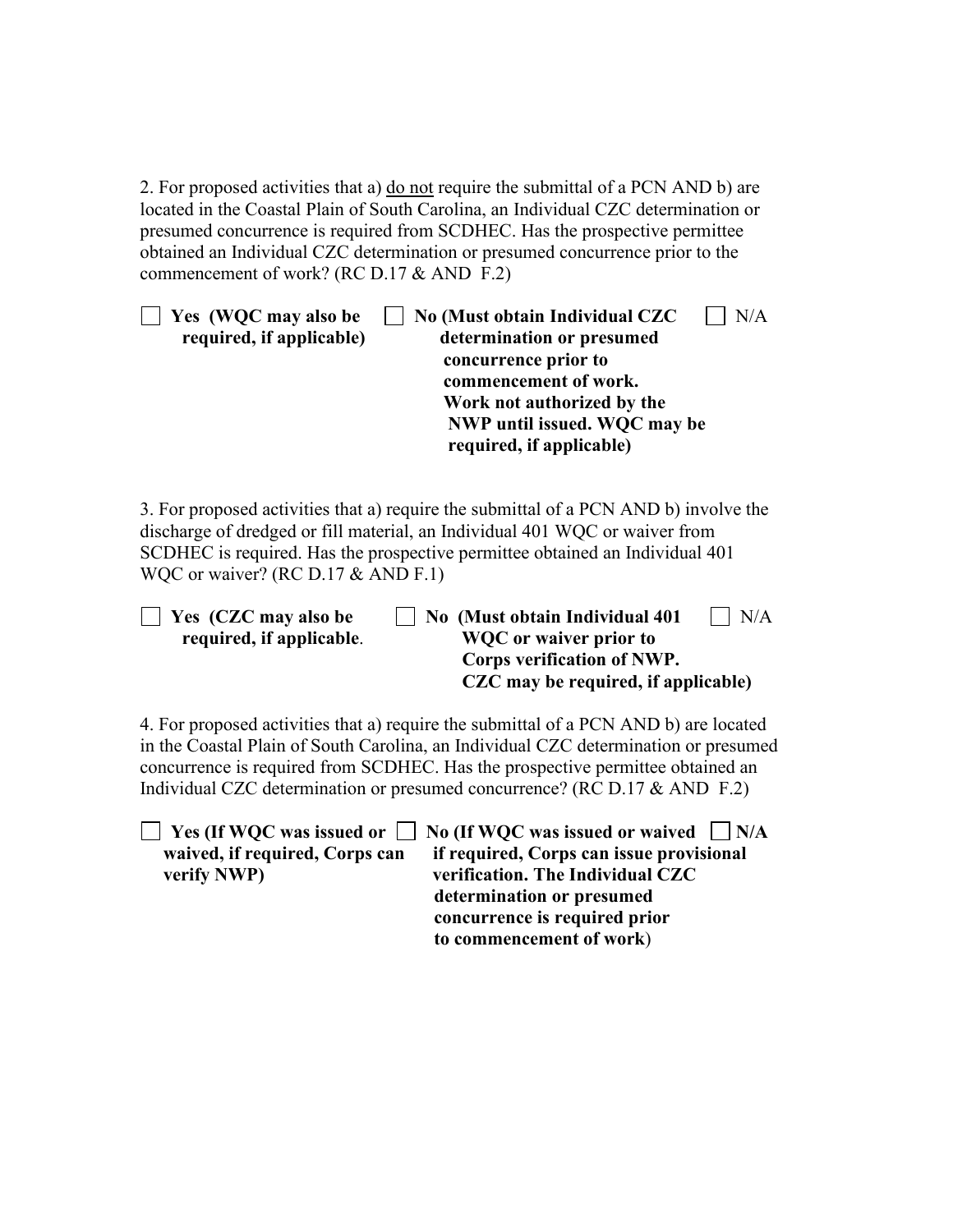5. For proposed activities that are located within the Critical Area of the Coastal Zone, a Critical Area Permit (CAP), which also serves as the CZC, from SCDHEC is required. Has the prospective permittee obtained a CAP? (RC D.17  $&$  AND F.3)

**EXECUTE:** Yes (If WQC was issued  $\Box$  No (If WQC was issued or waived, if  $\Box$  N/A **or waived, if required, Corps required, Corps can issue a provisional can verify NWP) verification. CZC presumed concurrence or CAP is required prior to commencement of work).**

#### **B. Regional Conditions:**

1. Does the prospective permittee understand that use of the nationwide permits does not preclude requirements to obtain all other applicable Federal, State, county, and local government authorizations? (RC C.1)

Yes

2. Would the proposed activity occur in areas known or suspected to have sediment contamination? (RC C.2)

| $\Box$ Yes (Activity cannot | $\vert$   No |
|-----------------------------|--------------|
| be authorized by            |              |
| a NWP)                      |              |

3. Would the proposed activity, both temporary and permanent, be located in a FEMA designated floodway? (RC C.3)

**T** Yes (PCN required) No

4. Would the proposed activity be located in or adjacent to an authorized USACE Civil Works project, including Federal Navigation projects, as listed below? (RC C.4)

a. **USACE Civil Works projects:** Buck Creek in Horry County, Eagle Creek in Dorchester County, Kingstree Branch in Williamsburg County, Sawmill Branch in Berkeley and Dorchester Counties, Scotts Creek in Newberry County, Socastee Creek in Horry County and Turkey Creek in Sumter County, Wilson Branch in Chesterfield County, Edisto River in Orangeburg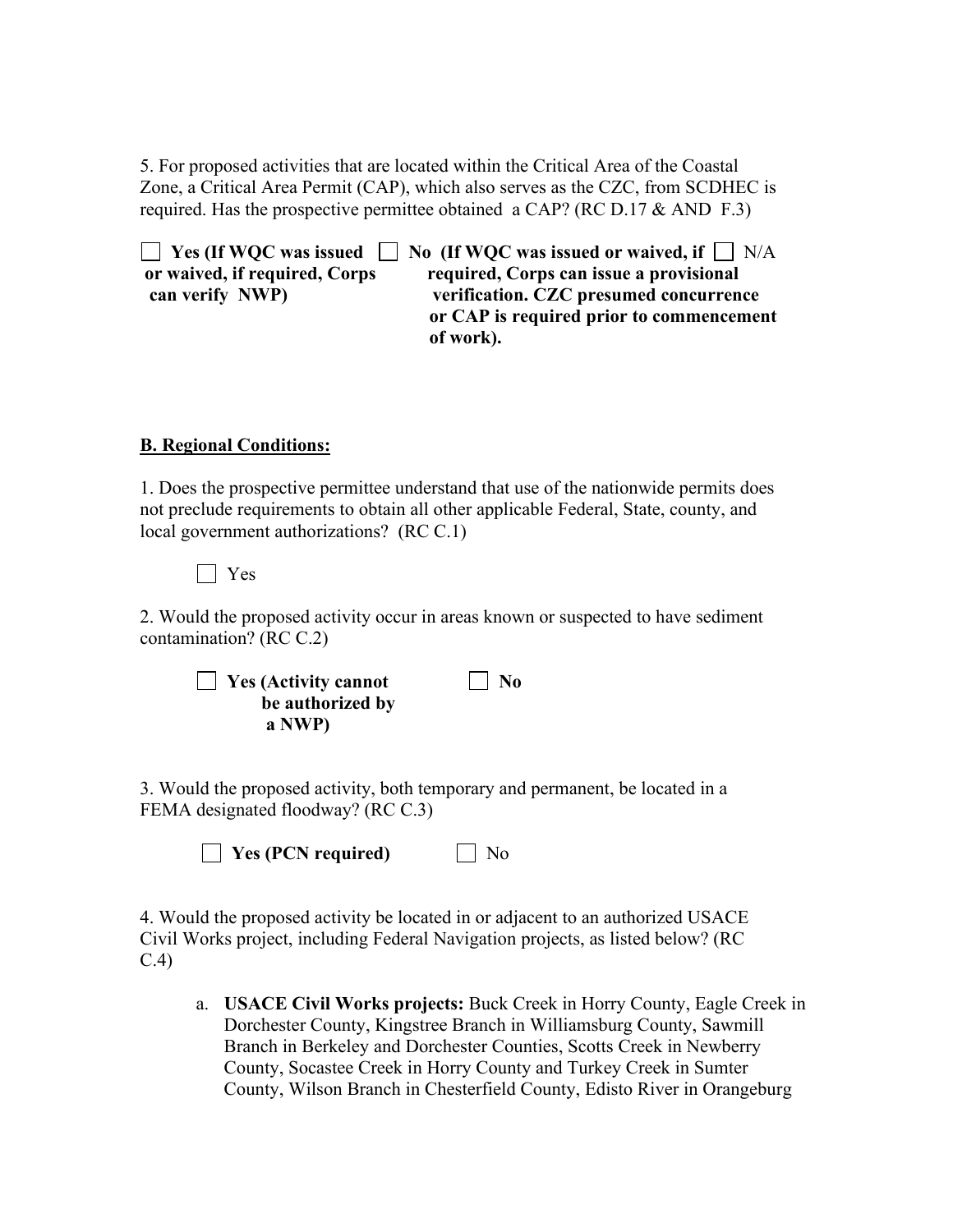and Dorchester Counties, North Edisto River in Aitken and Orangeburg Counties, Folly Beach in Charleston County, Hunting Island Beach, waste water treatment plant and water line in Beaufort County, Myrtle Beach in Georgetown and Horry County, Pawleys Island Beach in Georgetown County, Edisto Island Beach in Charleston County, Crab Bank in Charleston County, Morris Island Lighthouse in Charleston County, Miller Corner Disposal area Phragmites Control in Georgetown County, Cape Marsh Management area (Santee Coastal Reserve) in Charleston County, Murphy Island in Charleston County, Pocotaligo River and Swamp in Clarendon and Sumter Counties, Pinopolis Dam in Berkeley County, Battery Pringle in Charleston County, Castle Pinckney in Charleston County, Pompion Hill Chapel along the Cooper River in Berkeley County, Drayton Hall in Charleston County, Indian Bluff in Orangeburg County, Singleton Swash at Shore Drive in Horry County, Turkey Creek Bridge at Pineview Drive in Lancaster, Big Dutchman Creek Bridge at West Oak Drive in Rock Hill, SC, Calabash Branch Bridge at Tom Joye Road in Clover, Blue Branch Bridge at Fortanberry Road in Gaffney, Glenn Creek Bridge at Sulphur Springs Road in Spartanburg County, Cow Castle Creek (Bowman) in Orangeburg County, Cowpen Swamp at Simpson Creek in Horry County, Crabtree Swamp in Horry County, Saluda River (North, South, and Middle Fork) in Greenville County, Shot Pouch Creek in Sumter County, Simpson Creek in Horry County, and Todd Swamp in Horry County.

**No Yes (PCN required)** No

b. **Defined Federal Navigation projects:** Ashley River (0.5 miles east of Hwy 7 bridge downstream to the Atlantic Intracoastal Waterway (AIWW)), Atlantic Intracoastal Waterway ((AIWW) GA/SC line to SC/NC line), Brookgreen Garden Canal, Calabash Creek, Charleston Harbor (including the Cooper River, Town Creek, Shem Creek to Coleman Blvd and Mount Pleasant Channel), Folly River, Georgetown Harbor (Winyah Bay, Sampit River and Bypass Channel), Jeremy Creek, Little River Inlet, Murrells Inlet (Main Creek), Port Royal Harbor, Shipyard River, Savannah River (Below Augusta) and Town Creek McClellanville (i.e., Five Fathoms Creek, AIWW to Bulls Bay).

**Yes (PCN required)** No

c. **Undefined Federal Navigation projects**: Adams Creek, Archers Creek (From intersection with Beaufort River for 2 miles), Edisto River (River mile 0.00 to 175.0), Great Pee Dee River (Waccamaw River via Bull Creek then to Smith Mills, then to Cheraw), Lynches River/Clark Creek (Clark Creek to Lynches River, River Mile 0.0 to 56.0), Mingo Creek (to Hemmingway Bridge), Salkehatchie River (5 miles above Toby's Bluff to Hickory Hill,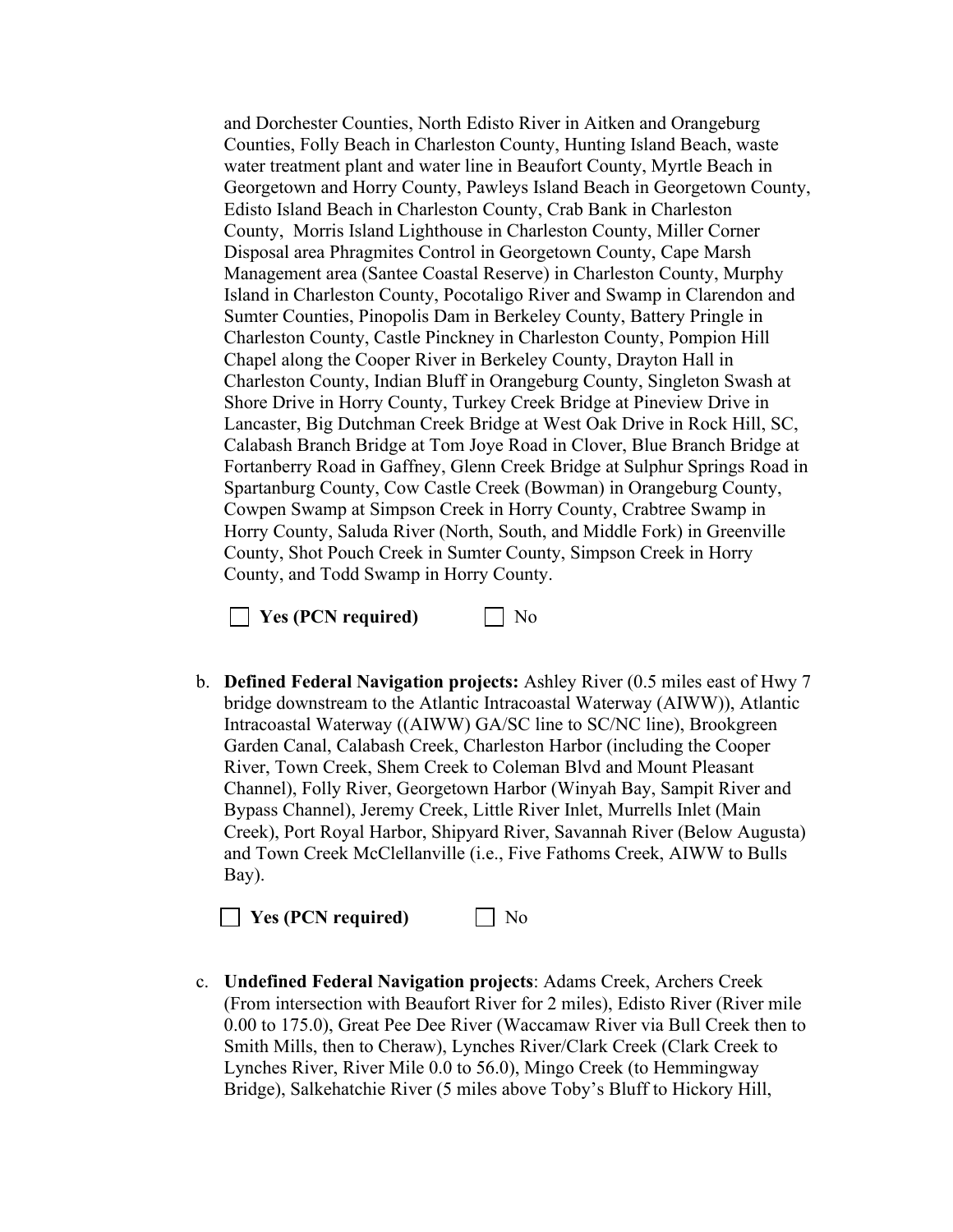River mile 20.4 to 62.3), Santee River (Closed to navigation at mile 87 (Santee Dam)), Waccamaw River (river mile 0.0 to 90 (state line)), Wateree River (Mouth to Camden), and Village Creek (Morgan River to Porpoise Fish Co., 2.2 miles).

|  |  |  | $\Box$ Yes (PCN required) |  | $\Box$ No |
|--|--|--|---------------------------|--|-----------|
|--|--|--|---------------------------|--|-----------|

5. If the proposed activity would be located in or adjacent to an authorized Federal Navigation project, as referenced in Regional Condition C.4.b, does the project drawings include the following information: (1) State Plane Coordinates (NAD 1983) for a minimum of two corners of each structure or fill where it is closest to the Federal channel; (2) the distance from watermost edge of the proposed structure or fill to the nearest edge of the Federal channel; AND (3) Mean Low Water line and the Mean High Water line? (RC C.5)

| $\Box$ N/A | $\Box$ Yes (PCN required) | $\Box$ No (Revise the drawings to |
|------------|---------------------------|-----------------------------------|
|            |                           | include this information)         |

6. For all NWPs requiring a PCN AND when the activity involves the discharge of dredged or fill material into waters of the U.S. associated with mechanized land clearing that results in the permanent conversion of forested or scrub-shrub wetlands to herbaceous wetlands, does the PCN include the following information: (1) a written description and/or drawings of the proposed conversion activity and (2) acreage of the permanent conversion? (RC C.6)

| $\vert$   Yes | $\Box$ No (The PCN should be | $\mathsf{I}$ N/A |
|---------------|------------------------------|------------------|
|               | revised to include this      |                  |
|               | information)                 |                  |
|               |                              |                  |

7. Does the activity comply with all of the NWP General Conditions?

 Yes **No (Activity does not qualify for use of a NWP)**

8. For NWPs 3, 11, 12, 13, 14, 15, 20, 22, 33, 57, 58 and 59 does the proposed activity include temporary structures, fills and/or work, including the use of temporary mats? (RC D.3)

 $\Box$  Yes  $\Box$  No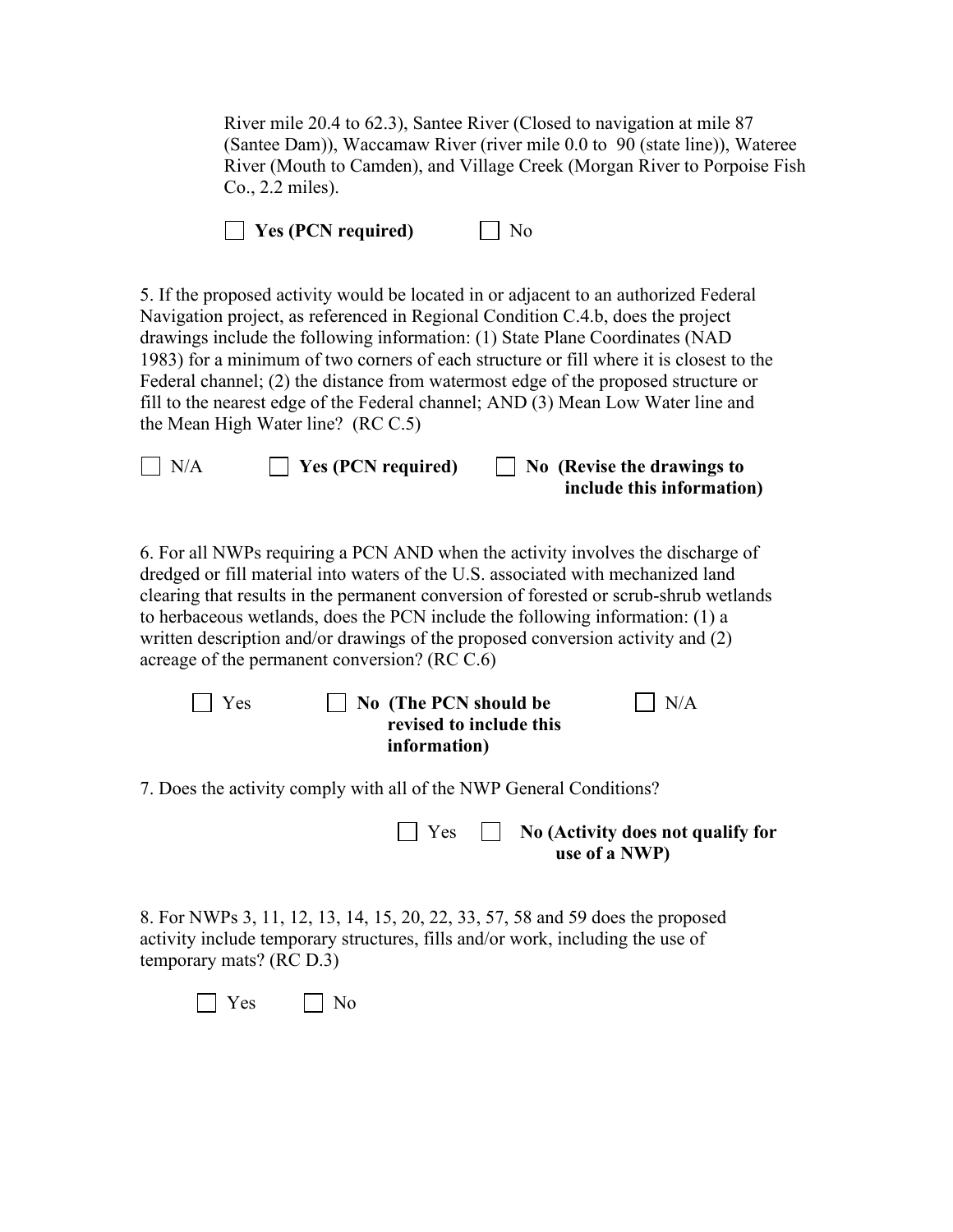9. For NWPs 3, 11, 12, 13, 14, 15, 20, 22, 33, 57, 58 and 59, if the proposed activity includes temporary structures, fills and/or work, including the use of temporary mats, would the temporary activities exceed a period of 180 days? (RC D.3)

| $\Box$ Yes (Additional Corps | $\vert$   No |
|------------------------------|--------------|
| approval is required)        |              |

10. For NWPs 3, 11, 12, 13, 14, 15, 20, 22, 33, 57, 58 and 59, if the proposed activity includes temporary structures, fills and/or work, including the use of temporary mats, would the temporary structures, fills and/or work, including temporary mats, be removed as soon as the work is complete AND the disturbed areas be restored to preconstruction contours and conditions? (RC D.3)

### $\Box$  Yes  $\Box$  No (Activity does not qualify for use of the NWP)

11. For NWP 3, 11, 12, 13, 14, 15, 20, 22, 33, 57, 58 and 59, does the proposed activity involve the use of temporary mats, including timber mats, metal, synthetic and/or artificial mats, or other materials that may serve the purpose of mats? (RC D.3)

 $\Box$  Yes  $\Box$  No

12. For NWPs 3, 11, 12, 13, 14, 15, 20, 22, 33, 57, 58 and 59 that require PCNs AND involve temporary structures, fills and/or work, including the use of temporary mats, or other materials that may serve the purpose of mats, does the PCN include the following information: (1) a written description and/or drawings of the proposed temporary activities that will be used during project construction; (2) the timeframe that the proposed temporary activities will be in place; and (3) specifications of how pre-construction contours will be re-established and verified after construction? (RC D.4)

**No (PCN should be revised ID N/A to include this information)**

13. For NWPs 7, 12, 14, 16, 17, 21, 29, 31, 35, 39, 40, 42, 43, 44, 49, 50, 51, 52, 57 and 58, activities that involve the discharge of dredged or fill material, would the discharge activities occur within, or directly affect, the critical resource waters of the ACE Basin National Estuarine Research Reserve or the North Inlet Winyah Bay National Estuarine Research Reserve, including wetlands adjacent to these critical resource waters? (RC D.5)

 $\Box$  **Yes (The discharge is not authorized**  $\Box$  No  $\Box$  N/A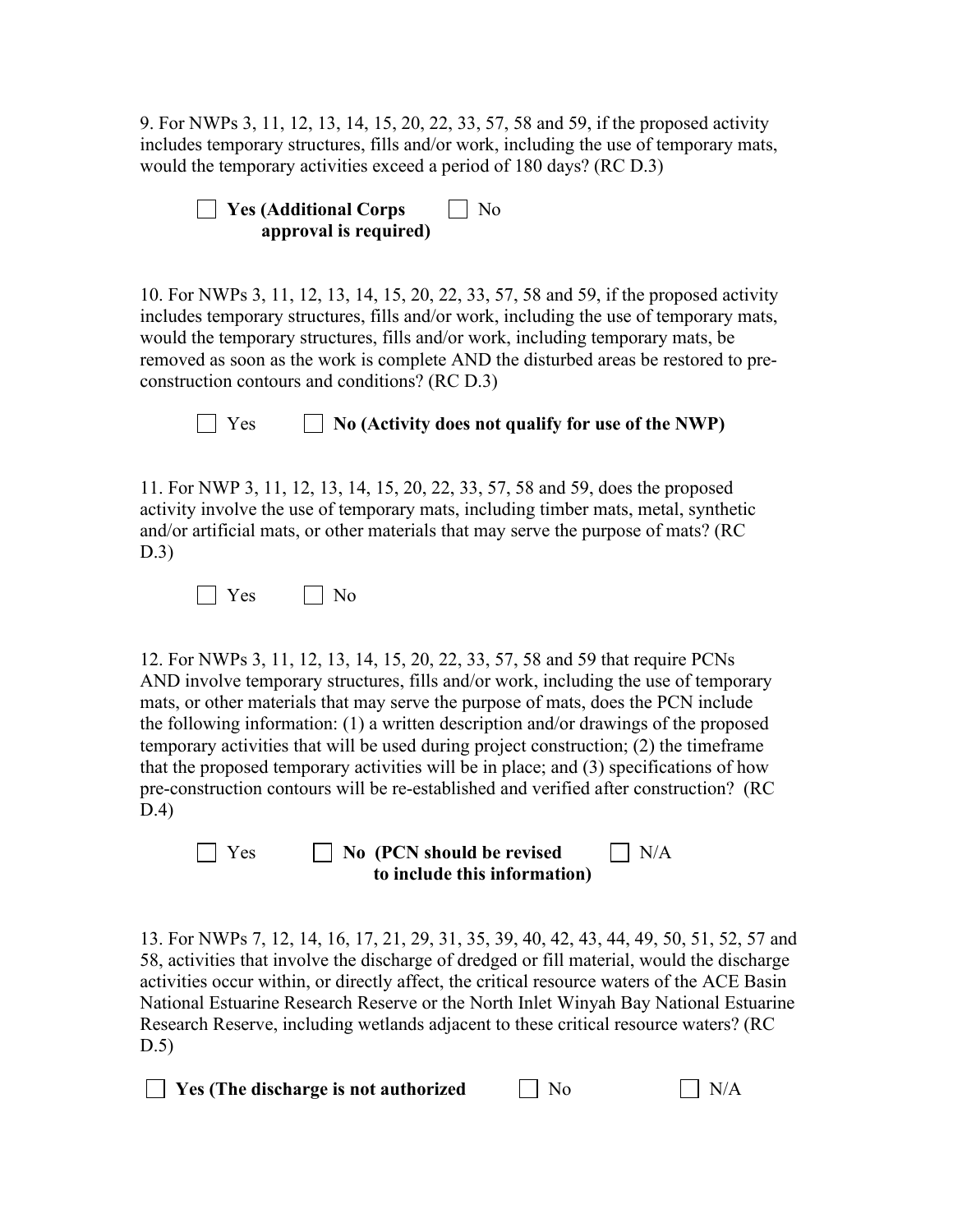#### **and the NWP cannot be used)**

14. For NWPs 12, 14, 29, 39, 46, 51, 52, 57 and 58 activities that involve crossings, are the culverts adequately sized to maintain flow? (RC D.8)

| $\blacksquare$ Yes | $\Box$ No (The culverts should be | $\Box$ N/A |
|--------------------|-----------------------------------|------------|
|                    | adequately sized)                 |            |

15. For NWPs 12, 14, 29, 39, 46, 51, 52, 57 and 58 activities that involve crossings AND submittal of a PCN, does the PCN include the minimum size and number of the proposed culverts/pipes? (RC D.8)

| $\Box$ Yes | $\vert$ $\vert$ No (The PCN should include this | $\vert$ $\vert$ N/A |
|------------|-------------------------------------------------|---------------------|
|            | Information. If not included,                   |                     |
|            | the information may be requested)               |                     |

Note 1: For below questions #16-18, as stated in the January 13, 2021, issue of the Federal Register (86 FR 2744), stream bed is defined as "The substrate of the stream channel between the ordinary high water marks. The substrate may be bedrock or inorganic particles that range in size from clay to boulders. Wetlands contiguous to the stream bed, but outside of the ordinary high water mark, are not considered part of the stream bed."

Note 2: For below questions #16-18, the impacts to a stream bed should be calculated in acreage. As stated in the Preamble of the January 13, 2021, issue of the Federal Register (86 FR 2744) on page 2765, "Stream bed width should be measured from ordinary high water mark to ordinary high water mark, perpendicular to the longitudinal direction of the stream channel. That is consistent with the definition of 'stream bed' in Section F. of the NWPs".

Note 3: For below questions #16-18, the term "stream bed" also includes features determined to be a "tributary" or "relatively permanent water."

16. For NWPs 12, 14, 18, 43, 51, 57 and 58, would the activity cause the loss of greater than 0.005 acre of stream bed? (RC D.9)

| $\Box$ Yes (A PCN is required) | $\Box$ No | $\Box$ N/A |
|--------------------------------|-----------|------------|
|--------------------------------|-----------|------------|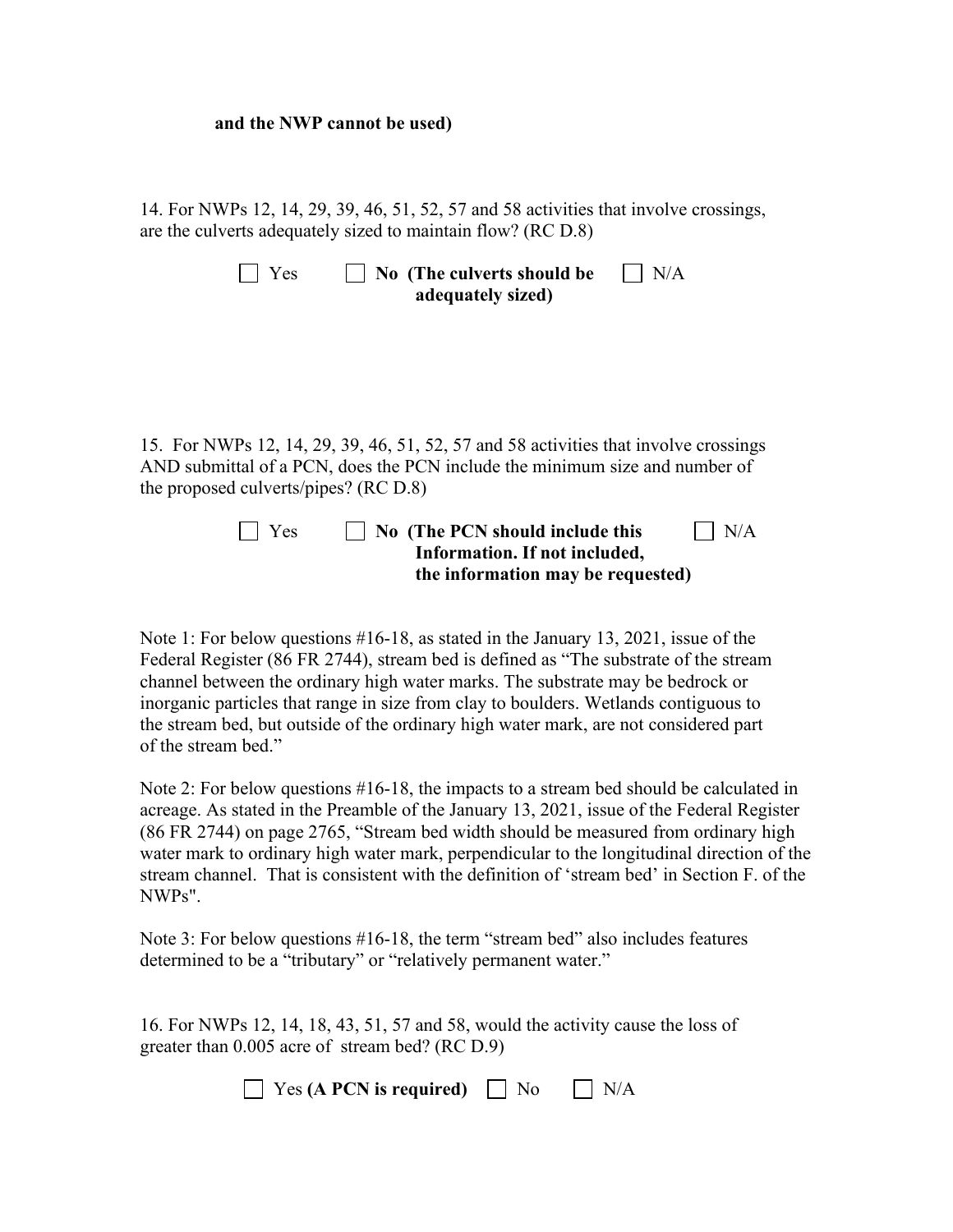17. For NWPs 12, 14, 18, 21, 29, 39, 40, 42, 43, 44, 50, 51, 52, 57, 58 and 59 would the activity cause the loss of greater than 0.005 acre of stream bed? (RC D.10)

| <b>Yes (Compensatory</b><br>N <sub>o</sub><br>N/A<br><b>Mitigation will be</b><br><b>Required and the PCN</b><br>should include a compensatory<br>mitigation plan)                                                                                                                                                  |
|---------------------------------------------------------------------------------------------------------------------------------------------------------------------------------------------------------------------------------------------------------------------------------------------------------------------|
| 18. For NWPs 12, 14, 18, 21, 27, 29, 39, 40, 42, 43, 44, 50, 51, 52, 57, 58 and 59<br>would the activity cause the loss of greater than 0.05 acre of stream bed? (RC D.11)                                                                                                                                          |
| N/A<br>Yes (The activity does not<br>No<br>meet RC D-11 and does<br>not qualify for use of the<br>NWP)                                                                                                                                                                                                              |
| <b>C. Nationwide Permit 14</b>                                                                                                                                                                                                                                                                                      |
| 1. Are the proposed activities required for crossings of waters of the United States<br>associated with the construction, expansion, modification or improvement of linear<br>transportation crossings (e.g., roads, highways, railways, trails, airport runways, and<br>taxiways) in waters of the United States.? |
| $\vert$ Yes<br>No (Activity does not qualify<br>for use of NWP 14).                                                                                                                                                                                                                                                 |
| 2. Will the discharge associated with the proposed linear transportation project cause the<br>loss of greater and 1/2-acre of non-tidal waters of the United States?                                                                                                                                                |
| N/A<br><b>Yes (Activity does not</b><br>No<br>qualify for use of<br><b>NWP 14)</b>                                                                                                                                                                                                                                  |

3. Will the discharge associated with the proposed linear transportation project cause the loss of greater and 1/3-acre of tidal waters of the United States?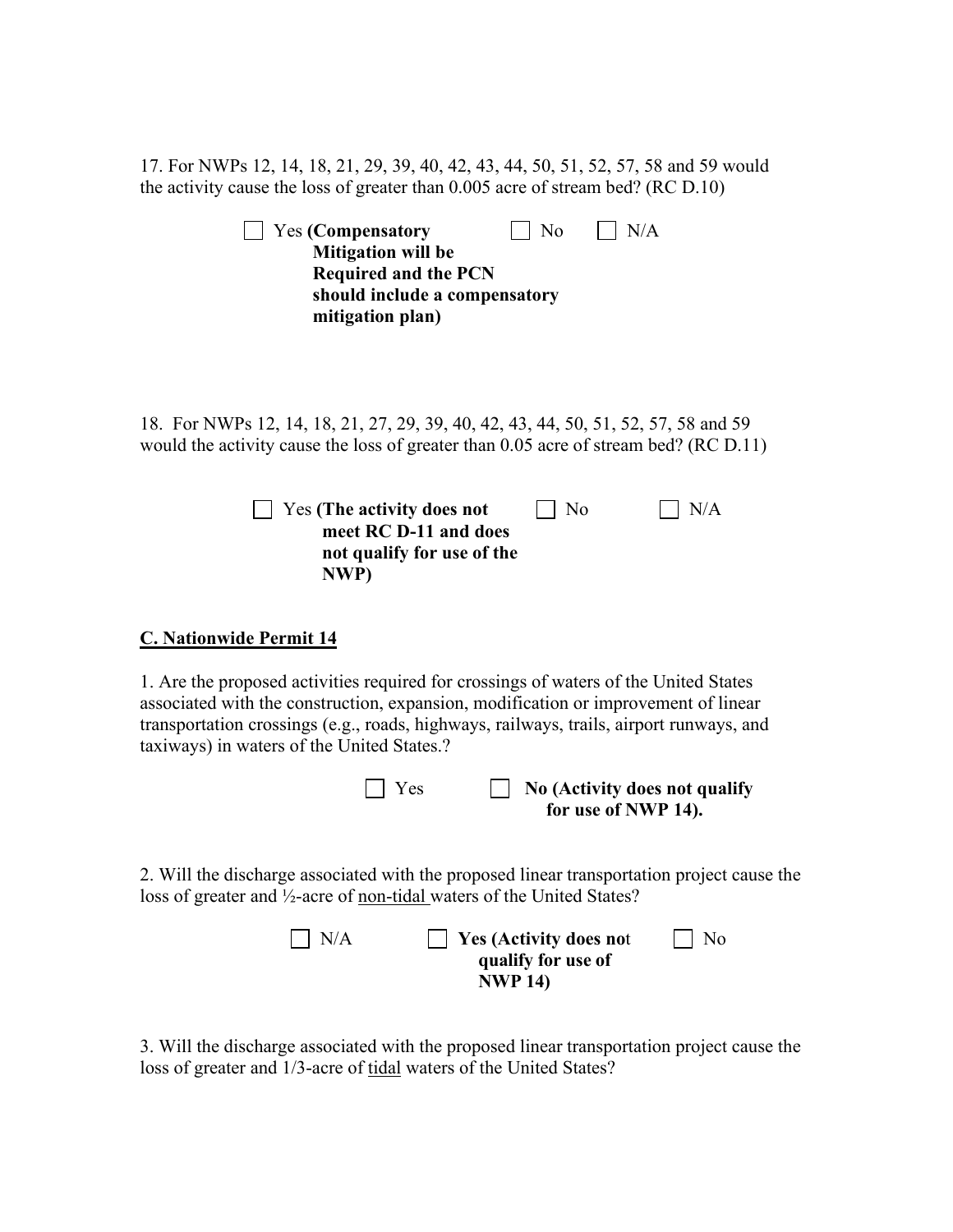| N/A                                                                                                                                                                                                                                                                           |     | <b>Yes (Activity does not</b><br>qualify for use of<br><b>NWP 14)</b> | No                                                  |
|-------------------------------------------------------------------------------------------------------------------------------------------------------------------------------------------------------------------------------------------------------------------------------|-----|-----------------------------------------------------------------------|-----------------------------------------------------|
| 4. Will the proposed activity involve stream channel modification, including bank<br>stabilization?                                                                                                                                                                           |     |                                                                       |                                                     |
|                                                                                                                                                                                                                                                                               | Yes | No                                                                    |                                                     |
|                                                                                                                                                                                                                                                                               |     |                                                                       |                                                     |
| 5. If the proposed activity involves stream channel modification, is the stream channel<br>modification limited to the minimum necessary to construct or protect the linear<br>transportation project AND are such modifications in the immediate vicinity of the<br>project? |     |                                                                       |                                                     |
| N/A                                                                                                                                                                                                                                                                           | Yes |                                                                       | No (Activity does not qualify<br>for use of NWP 14) |
| 6. Does the proposed ectivity involve temperary structures, fills, and work including the                                                                                                                                                                                     |     |                                                                       |                                                     |

6. Does the proposed activity involve temporary structures, fills, and work, including the use of temporary mats, that are necessary to construct the linear transportation project?



7. For proposed activities that involve temporary structures, fills, and/or work, including the use of temporary mats, will the appropriate measures be taken to maintain normal downstream flows and minimize flooding to the maximum extent practicable, when temporary structures, work, and discharges, including cofferdams, are necessary for construction activities, access fills, or dewatering of construction sites?

| $\Box N/A$ | $\Box$ Yes | $\Box$ No (Activity does not |
|------------|------------|------------------------------|
|            |            | qualify for use of           |
|            |            | <b>NWP 14)</b>               |

8. For proposed activities that involve temporary fills, will the temporary fills consist of materials AND be placed in a manner that will not be eroded by expected high flows?

| $\vert$ $\vert$ N/A | $\vert \vert$ Yes | $\parallel$ No (Activity does not |
|---------------------|-------------------|-----------------------------------|
|                     |                   | qualify for use of                |
|                     |                   | <b>NWP 14)</b>                    |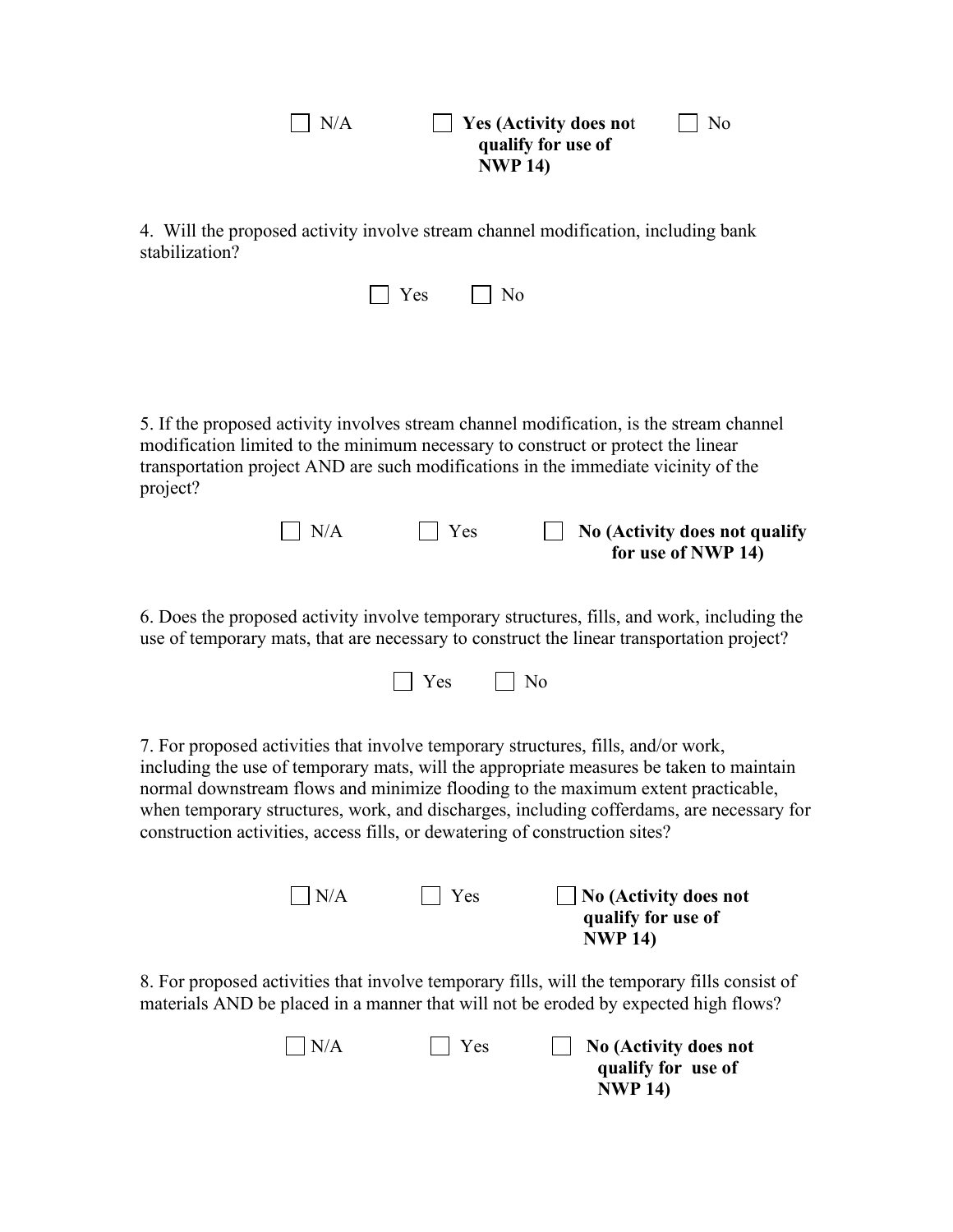9. For proposed activities that involve temporary structures, fills, and/or work, including the use of temporary mats, will the temporary fills be removed in their entirety, the affected areas returned to pre-construction elevations, AND the affected areas revegetated as appropriate?

|                                      | N/A | Yes                                                                   | No (Activity does not<br>qualify for use of<br><b>NWP 14)</b>                                                                                                                         |
|--------------------------------------|-----|-----------------------------------------------------------------------|---------------------------------------------------------------------------------------------------------------------------------------------------------------------------------------|
| train stations, or aircraft hangars? |     | <b>Yes (Activity does not</b><br>qualify for use of<br><b>NWP 14)</b> | 10. Does the proposed activity involve non-linear features commonly associated with<br>transportation projects, such as vehicle maintenance or storage buildings, parking lots,<br>No |
| <b>United States?</b>                |     | <b>Yes (PCN required)</b>                                             | 11. Will the proposed activity involve the loss of more than 1/10-acre of waters of the<br>No                                                                                         |
| wetlands?                            |     | <b>Yes (PCN required)</b>                                             | 12. Will the proposed activity involve the discharge in a special aquatic site, including<br>N <sub>o</sub>                                                                           |
|                                      |     |                                                                       | 13. Does the proposed activity cross a single waterbody more than one time at separate<br>and distant locations, or multiple waterbodies at separate and distant locations?           |

| $\Box$ Yes (Each crossing is considered a | $\Box$ No |
|-------------------------------------------|-----------|
| Single and complete project for           |           |
| Purposes of NWP authorization.            |           |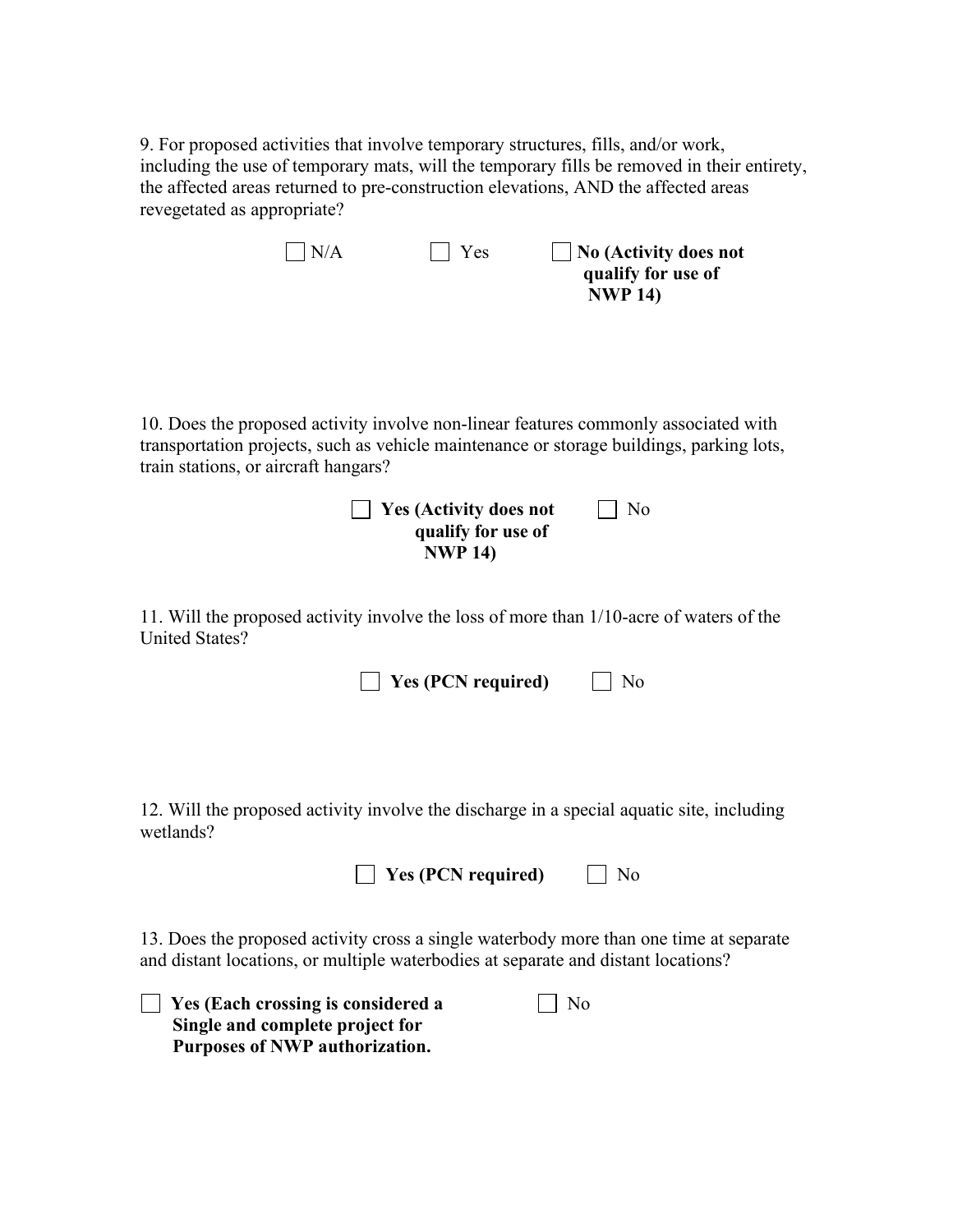14. Does the proposed activity comply with 33 CFR 330.6(d) which states the following:

*Combining nationwide permits with individual permits. Subject to the following qualifications, portions of a larger project may proceed under the authority of the NWPs while the DE evaluates an individual permit application for other portions of the same project, but only if the portions of the project qualifying for NWP authorization would have independent utility and are able to function or meet their purpose independent of the total project. When the functioning or usefulness of a portion of the total project qualifying for an NWP is dependent on the remainder of the project, such that its construction and use would not be fully justified even if the Corps were to deny the individual permit, the NWP does not apply and all portions of the project must be evaluated as part of the individual permit process.* 

*(1) When a portion of a larger project is authorized to proceed under an NWP, it is with the understanding that its construction will in no way prejudice the decision on the individual permit for the rest of the project. Furthermore, the individual permit documentation must include an analysis of the impacts of the entire project, including related activities authorized by NWP.* 

*(2) NWPs do not apply, even if a portion of the project is not dependent on the rest of the project, when any portion of the project is subject to an enforcement action by the Corps or EPA.*

33 CFR 330.6(d) can be viewed at <https://www.ecfr.gov/current/title-33/chapter-II/part-330/section-330.6>

 **Yes (NWP 14 can be used. Linear transportation No (Activity does not projects must comply With 33 CFR 330.6(d)) qualify for use of**

 **NWP 14)**

15. Does the proposed activity involve the discharge of dredged or fill material for the construction of a farm roads or forest roads, or temporary roads for moving mining equipment?

 $\Box$  Yes (The proposed activity may qualify for  $\Box$  No  **an exemption under Section 404(f) of the Clean Water Act. See 33 CFR 323.4, which Can be viewed at [https://www.ecfr.gov/current/title-33/chapter-II/part-323/section-323.4\)](https://www.ecfr.gov/current/title-33/chapter-II/part-323/section-323.4)**

16. For proposed activities that require a PCN, does the PCN include any other  $NWP(s)$ , regional general permit(s), or individual permit(s) used or intended to be used to authorize any part of the proposed project or any related activity, including other separate